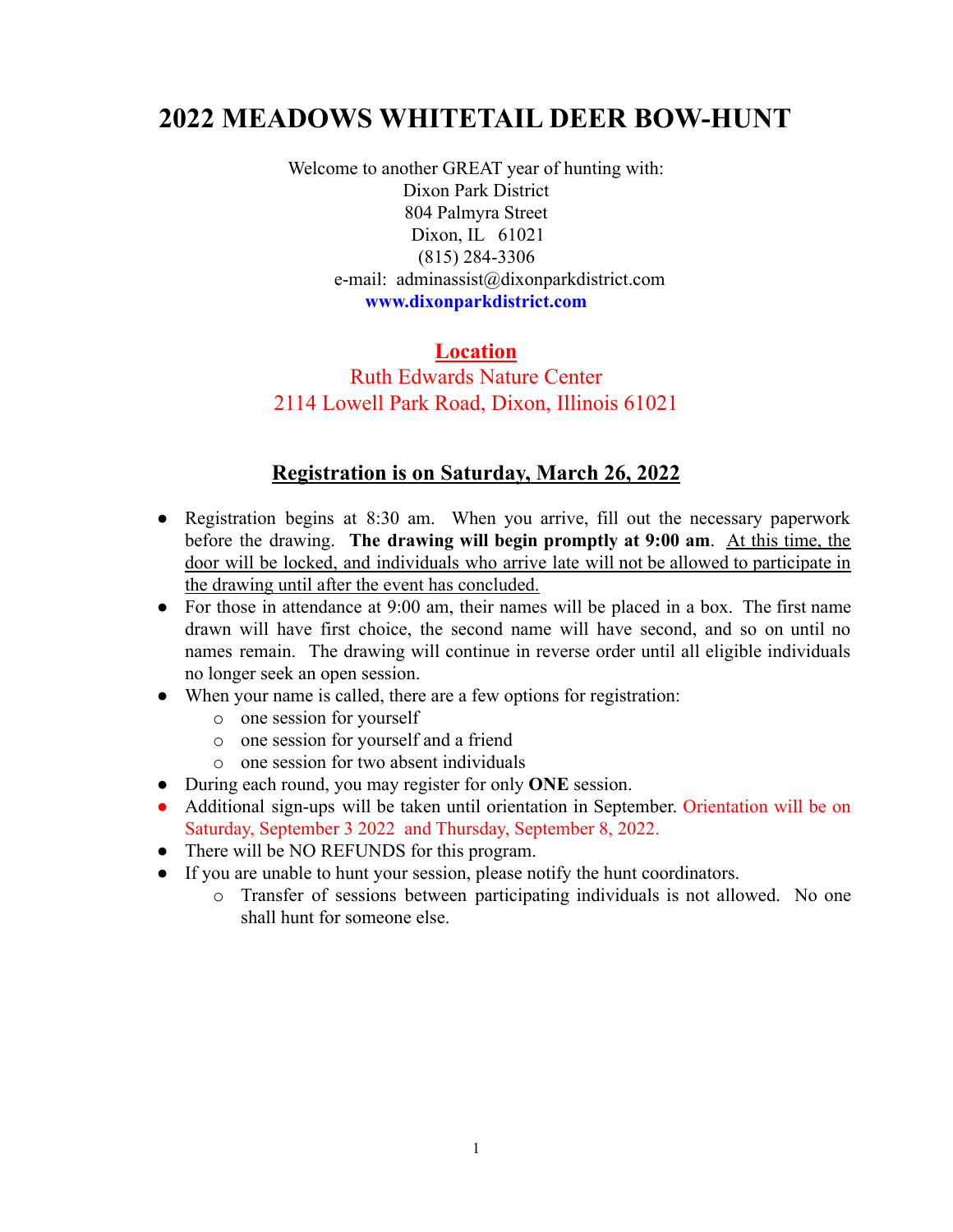## **Orientation and Proficiency**

Hunters must pass a proficiency test **every** year.

- For those who did not participate last year, you **must** attend the orientation and pass the proficiency test. Your orientation will be held inside Ruth Edwards Nature Center on Saturday, September 3, 2022 and Thursday, September 8, 2022 after your proficiency test outside. You are required to attend ONE of the TWO sessions.
- Illinois now allows deer hunters to use a crossbow. The weapon that you use for the proficiency test is the only weapon that you may use for the harvesting of deer in the Meadows.
- For those who participated last year, orientation must be taken by previous hunters **every other** year. If you hunted last year and did not attend the orientation, you **must** attend this year. Your proficiency test must be completed on **Saturday, September 3, 2022 at 4:00 PM or Thursday, September 8, 2022 at 1:00 PM** outside the Ruth Edwards Nature Center.
- **You must test with the bow or crossbow, arrows and broadheads you plan to use during your hunt. This is your notice; mark your calendar for September 3 or September 8, 2022. In past years we have allowed hunters to complete the orientation and proficiency testing at flexible times - do not expect that level of flexibility in 2022.**

#### **Welcome and Rules**

#### **Registered hunters must agree to abide by all rules listed below:**

Welcome to the 2022 season of bow hunting offered through the Dixon Park District. Since its inception, this hunt has been modified and upgraded to assist in reaching two goals – the first is a safe, successful, and enjoyable recreational hunting experience for well-qualified and ethical participants; the second is to provide basic management of both the deer herd and the environment of Meadows Park.

With this in mind, park staff, bow hunt coordinators, and natural resource professionals have developed a program that rewards the hunter who assists in herd management while providing

1. Recreational Hunting; 2. Doe Hunting for meat & management; 3. Trophy Buck Hunting.

Hunting opportunities will be offered in three ways this season at the Meadows:

- A. Proper herd management is our ultimate objective in the Meadows Bow Hunting Program. Harvesting mature does is a fundamental tool to reaching our objective. If you have the opportunity to harvest a mature doe, we ask that you do so. You are **limited to two does per year.**
- B. One benefit of proper herd management is healthier, larger deer. During the bow hunting season, you are permitted to harvest **one** buck. All bucks harvested will be scored, and jawbones will be extracted to determine the age of the deer. The antlers must measure at least **140 inches gross at the minimum**. Hunters who harvest bucks under the minimum, including button bucks, will be required to pay a **\$500.00 deer management fee** to the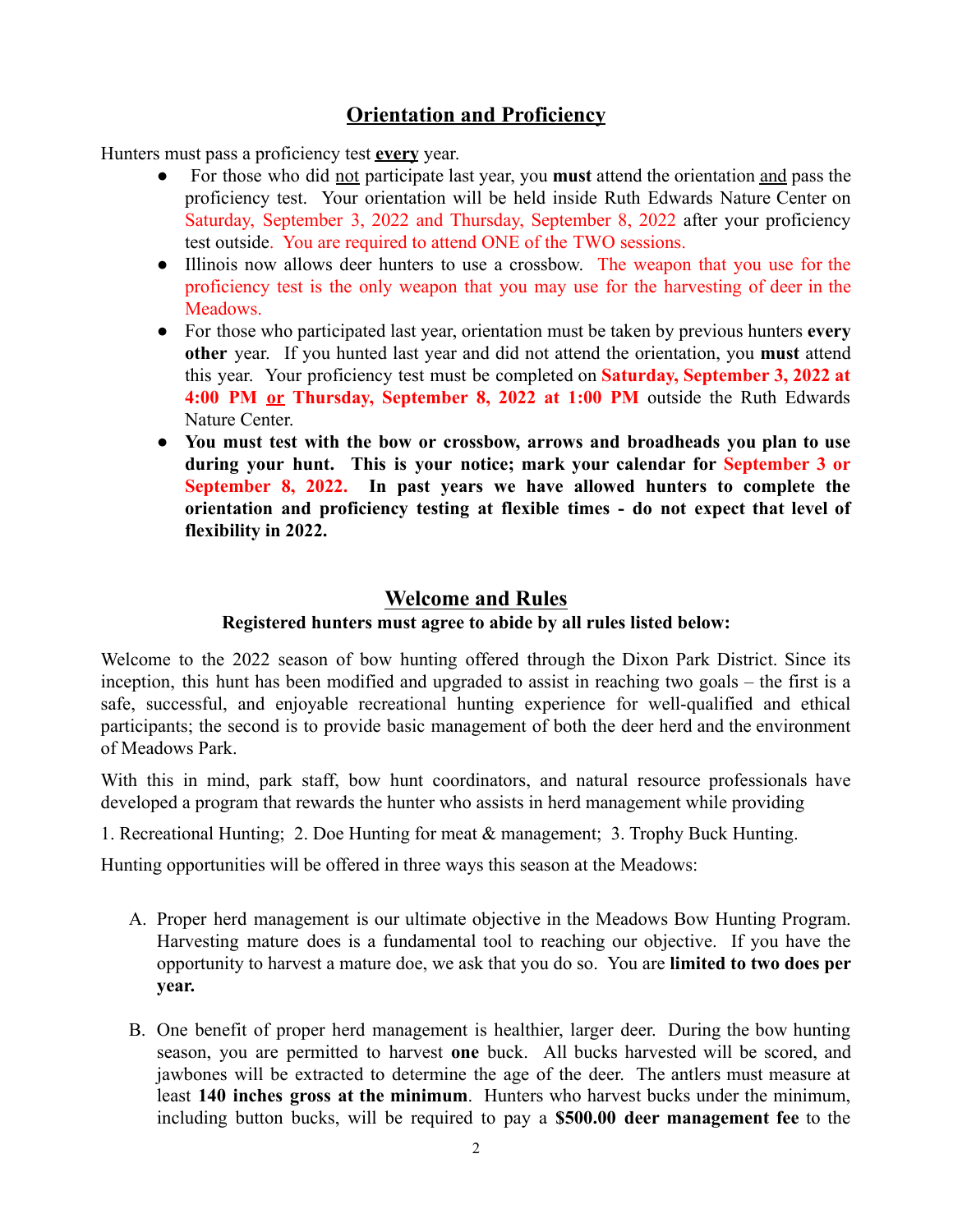Meadows Bow Hunting Program. **Failure to pay will result in banishment from future hunts.**

If you harvest an animal under 140 inches but feel it is at least 5.5 years old, we will send the teeth to be aged at your cost. If the animal is at least 5.5 years old, we will refund your aging fee and void your \$500.00 deer management fee.

C. Hunters interested in fall turkey hunting may harvest one legal turkey at no additional charge. You must have an Illinois Turkey License. Please call a hunt coordinator if you harvest a turkey.

#### **All hunters must agree to abide by the additional rules listed below**

- 1. Hunters must have a valid Illinois hunting license and deer tags, and be at least 18 years of age.
- 2. Direct any compliments or complaints to Hunt Coordinators. They will consult the Park Director.
- 3. Hunters are allowed two portable tree stands or one tree stand and one ground blind. You will need **numbered tags** at eye level for your stands or blind. Oak, hickory, and walnut trees are off limits for screw-in steps or any apparatus that may damage a tree. You must place and remove your stands during your paid session. Tag your stands **before** entering the Meadows. **Stands left prior to or after your paid session will be confiscated.** Tag identification numbers must be recorded with hunt coordinators. A stand found before your paid session, or after your paid session during the season it will not only be confiscated, if the stand can be identified to ownership that hunter will not be allowed to participate in the drawing the following year. All hunting stands or ground blinds must have a number on them if in the Meadows even if on the ground.
- 4. If a deer is shot and travels to adjacent private property, you must contact the Bow Hunt Coordinator, and they will contact the property owners. Under no circumstances are you to enter private property; this includes Illinois Department of Corrections property.
- 5. Hunters must inform the Bow Hunt Coordinator before removing their deer from the Meadows. We will be glad to assist in removing your deer from the Meadows if you need help. As part of the management program, we are aging all deer taken from the Meadows and will extract the lower front teeth from your harvest. Either Park Staff or Bow Hunt Coordinator(s) will inspect your harvested deer prior to leaving the Meadows to verify size, sex, and age. If spoilage is an issue, we will adjust for you. Thank you for your cooperation in managing the deer program.

| Damian Considine, Hunt Coordinator(815) 288-3048 or (815) 973-4049 |  |
|--------------------------------------------------------------------|--|
|                                                                    |  |
|                                                                    |  |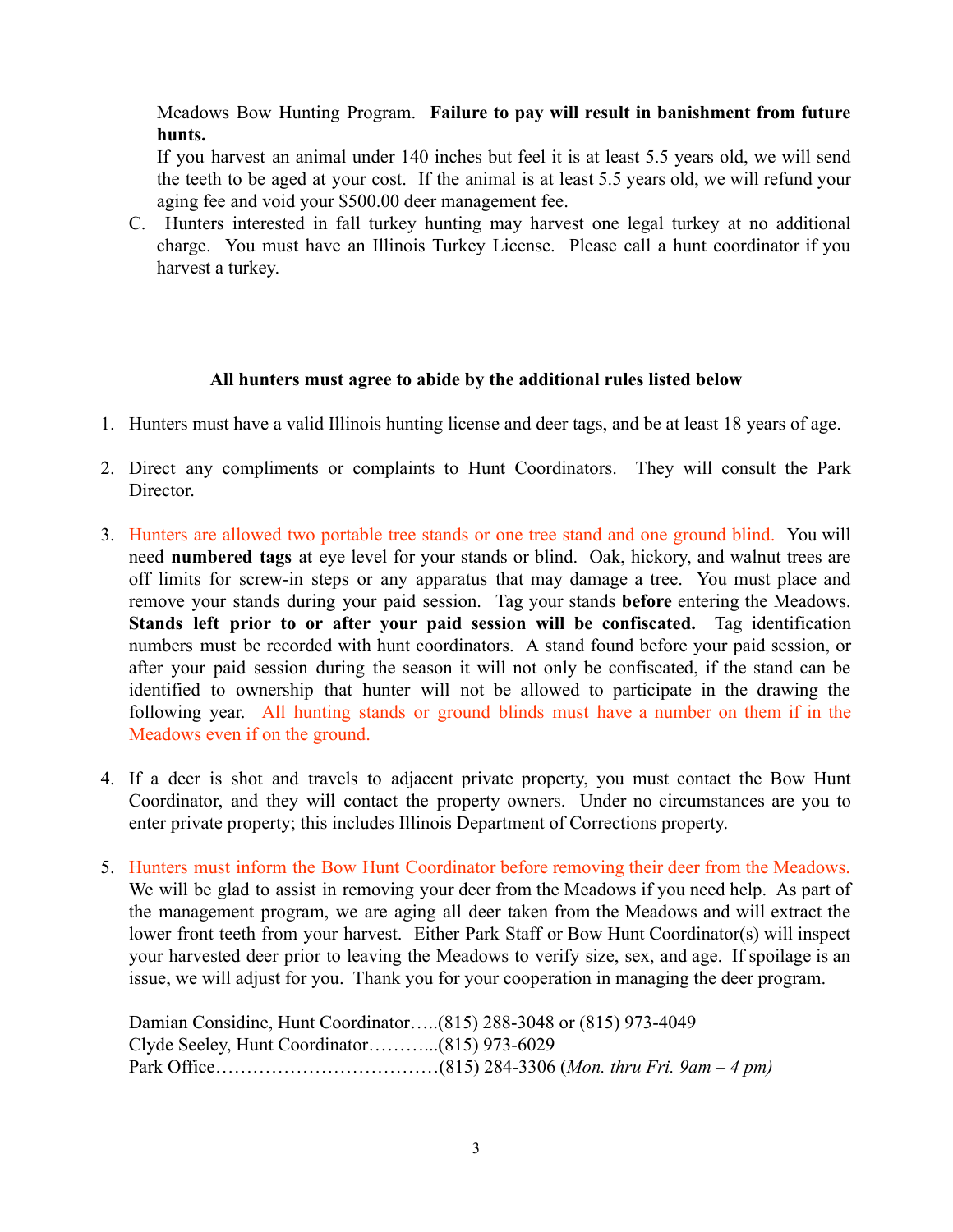If you do not have a card with these numbers, please ask the office. Keep these phone numbers with you when you hunt.

- 6. If a hunter injures a deer or loses an arrow, he/she must contact one of the numbers listed above.
- 7. Registered hunters are the only authorized people allowed in the hunting area.
- 8. There is a limit of **nine** registered hunters per hunt session for all sessions except for the Nov 28 - Dec 31 session which will allow **ten** hunters to sign up. Authorized Park Staff and Coordinators may be in the hunt area at any time and may harvest deer for management and/or safety.
- 9. No one shall hunt for someone else.
- **10. Hunting is a privilege; all hunters are expected to act ethically in all situations. No alcohol is allowed. We sincerely appreciate and thank the hunters who have been excellent role models in the past. You are representing the sport you enjoy.**
- 11. **Hunting of furbearers and predators is prohibited!**
- 12. Any hunter who is not in compliance with any and all rules and regulations, including rules and regulations of the Dixon Park District and State of Illinois hunting regulations, may be ejected without refund from this or any other program. **Please make certain that you are familiar with this program and with the boundaries before you register to hunt. A minimum of 50 yards from the bike path is required to hunt.**
- 13. By signing the registration form/waiver, you agree to abide by all rules and regulations.
- 14. If a rule violation meeting is called, all hunters that hunt that session must attend.
- 15. All hunters must display a window card provided by the Dixon Park District in their vehicle while hunting at the Meadows.
- 16. If you wound a buck that is considered your one buck for the season. If you shot a button buck that is also your buck for the season. However you do have the choice of not paying the \$500. If on the next hunting season you sign up for your hunt for does only. If you would shoot a button buck during that season you would not be allowed to hunt the Meadows in future hunts.
- 17. The Hunt Coordinators have the right to reject a broadhead at their discretion.
- 18. Hunt Coordinator must be contacted before the end of the legal shooting light when arrow is release.